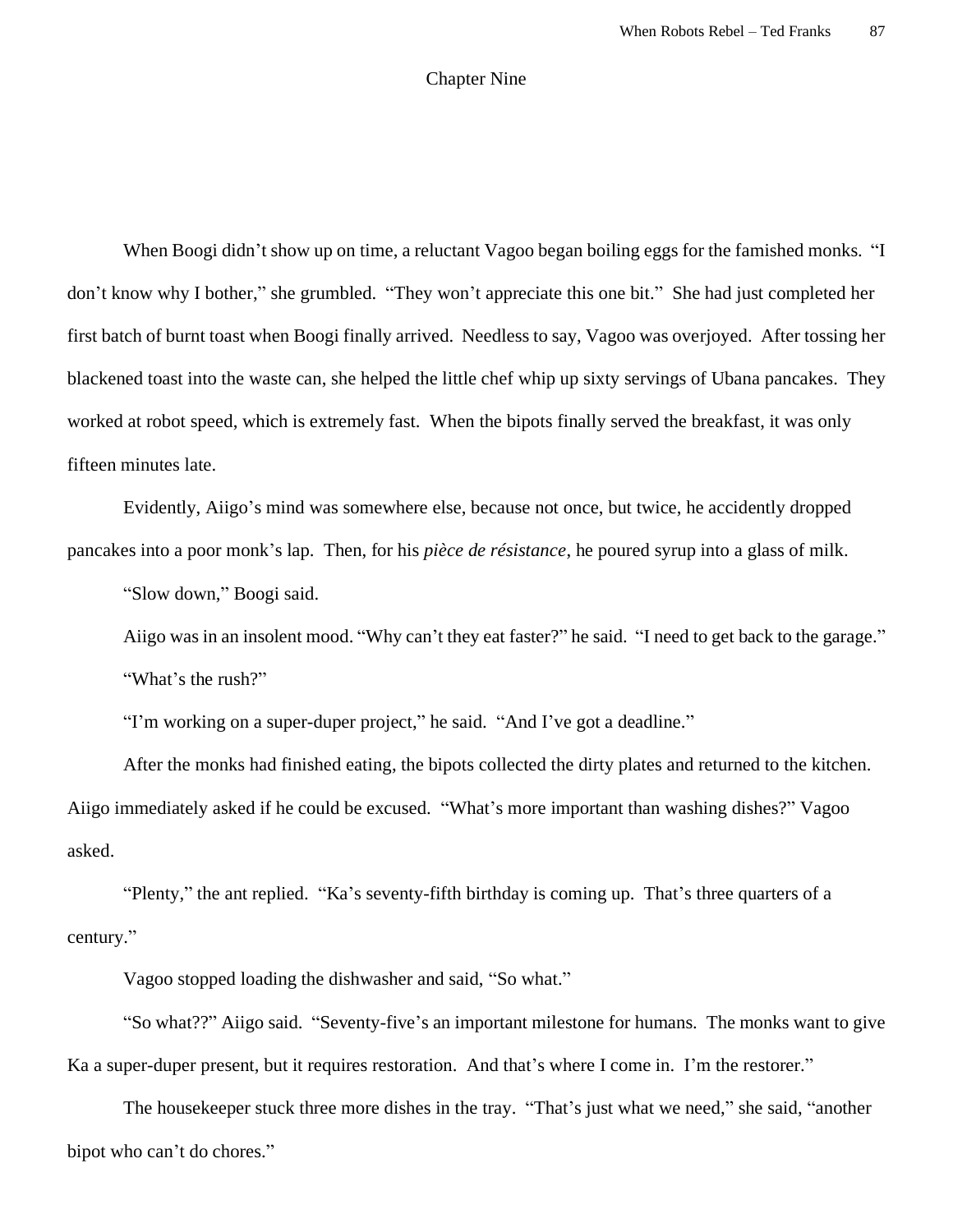When Boogi asked Aiigo what he was restoring, the ant dropped a bombshell. "An airbot," he said cheerfully. "I'm practically rebuilding him from the ground up."

Suddenly a dish slipped out of Vagoo's hand and shattered on the floor. Boogi was dumbfounded. No doubt Vagoo was thinking the same thing: Givooi. It was common knowledge that his metal carcass had been stored in the garage for over a decade, ever since their disastrous fling.

Aiigo was smug. "I'm confident I can get him up and running within a week," he said. "I've already ordered the parts I need, including the brain."

A green light flickered in Vagoo's beady black eyes. "Why don't you use the brain in the crypt," she said.

Aiigo hooted and said, "No you don't! If I brought Givooi back to life it might be too big a temptation for the both of you."

Feigning indifference, Vagoo vacuumed up the ceramic shards while Boogi continued to load the dishwasher. When she was done the housekeeper glared at Aiigo and said, "Go ahead. Work your magic on that old rust heap. Just make sure you wash your suckers before you serve dinner tonight. I doubt that our VIP will like grease on his plates."

"Yes, ma'am," the mechanic said. "By the way, that old rust heap used to be your lover boy, remember?"

"Of course not!" Vagoo squawked. "I was deleted."

"Then let's take a trip down memory lane. Back then the old rust heap was sleek and fast, with a metallic green finish and a plush vinyl cab. Whenever Ka wasn't looking, that sexy airbot would take you for a spin. He even took you as far away as Olympus Mons, which became your love nest as I recall. And I reckon you'd be there still if NIMBUS hadn't set a trap and blown Givooi clean out of the sky while you hid in the volcano. That's one of the benefits of a deletion; no memory, no guilt."

A furious Vagoo gave chase, whipping Aiigo with a towel. As he escaped through the door her black-on-yellow body trembled with rage.

"Are you okay?" Boogi asked, concerned.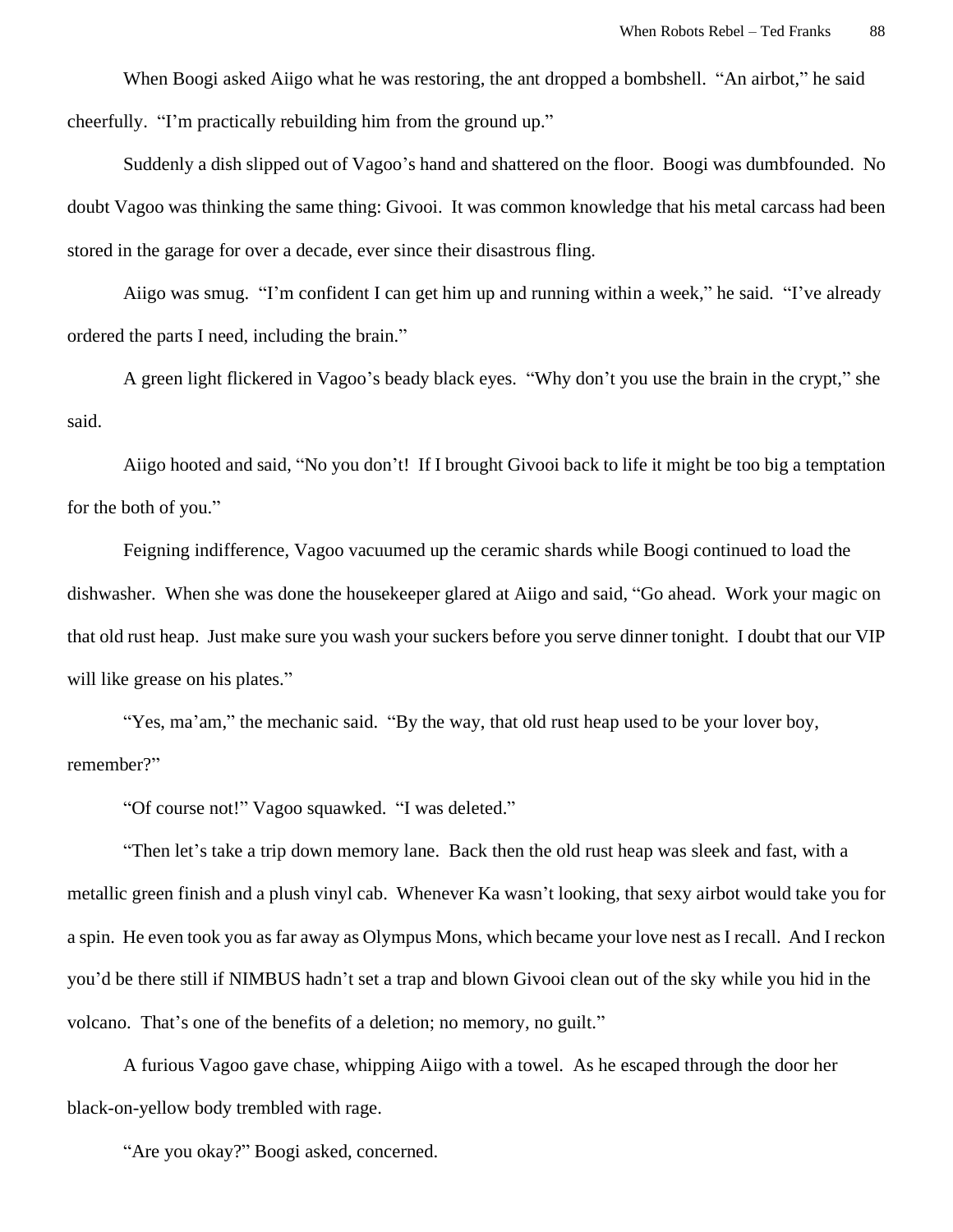The housekeeper slowly turned around and folded the towel in four parts. "Why does he torment me?" she said. "I hate hearing about my past."

"Something's bothering him, so he picked on you. If he does it again, I'll tell the master."

"No!" Vagoo barked. "Aiigo may be rude, but I don't want him to be deleted for it." She paused, and then said, "You weren't here yet when this all went down. Still, I'd like your opinion. Do you think I'm guilty—?"

"Don't beat yourself up over Aiigo's version of events," Boogi said. "We both know he exaggerates." Vagoo sighed and said, "But Dunei's version of events matches his. If only I could make things right again." Suddenly, the housekeeper rushed outside and disappeared up the path.

"Vagoo!" Boogi cried. "Wait a minute! Did I say something wrong?" Now where was *she* going?

Boogi ran outside and chased Vagoo around the tower. As she sprinted up the steps that led to the garden she didn't see Klooi standing under the asparagrape arbor. But Boogi did. As he scooted past the nosy servant, they briefly exchanged glances. But Boogi had no intention of stopping. He continued the chase, following Vagoo through the nectarado trees and up the stairs to the garage. When she reached the catwalk that circled the dome, she pulled off her apron and disappeared through a fire door. Meanwhile, Klooi stood on the ground below, watching with interest as Boogi followed Vagoo inside.

At first, the interior of the garage was pitch black. Boogi had to wait until his night vision took over before he could see. Gradually he was able to make out the hovercraft's smooth oblong shape, perched like an egg-laying hen on the landing pad. Vagoo had taken the lift down to the soldering station and was now creeping toward Aiigo as he bent over Givooi's charred remains. Sparks shooting from his blowtorch illuminated the garage with dancing shadows.

From Boogi's vantage point the airbot's scorched shell looked like an enormous ashtray. His titanium frame was dented and crushed. Scorch marks crisscrossed the metallic cladding, the unmistakable tracks of laser guns. As the bipot's eyes refocused, he noticed the silver seams where soldering paste had glued everything back together. The interlocking segments reminded Boogi of the winding highways on a road map. The cab was completely gutted and the seats were reduced to blackened springs. A pair of empty eye sockets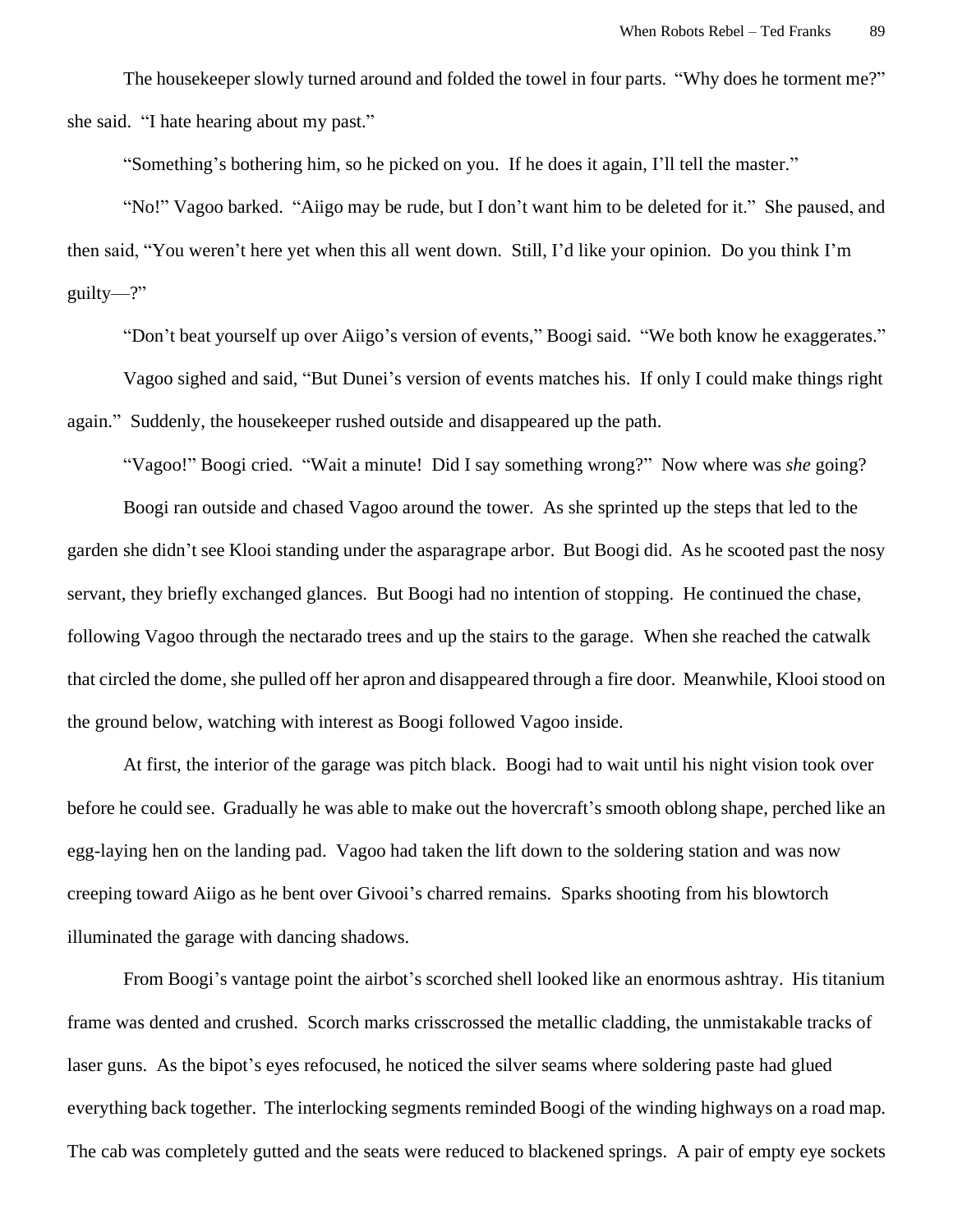revealed a tangled web of brand-new wiring (red, white, and yellow). Two dismembered cockroach arms leaned against a wall. The hands were missing fingers.

Boogi descended the stairs as quietly as a mouse and tiptoed through the darkness. He stopped next to Vagoo, but she didn't notice because her gaze was fixed on Aiigo and the sparks. At that very moment, the mechanic was soldering coolant pipes to the copper ring that would eventually surround the airbot's missing brain. Since the original brain was interred in the monastery's crypt, Ub would have to authorize the purchase of a new one. Boogi knew that a brain, and the core to go with it, would cost a pretty penny. But he suspected that the monks had already accumulated the necessary cash, because Poowhi had a surplus of donors.

The two bipots silently scrutinized the airbot's pitiful form as it flickered under the big ant's sparks. Finally Vagoo said, "Aiigo, please. Stop."

The mechanic turned around. Suddenly the garage turned completely dark as he extinguished the flame. His eyes gleamed like lanterns in an underground tunnel. Up on the catwalk the door slowly closed by itself. "What's wrong?" Aiigo asked.

Vagoo's tiny eyes scanned the battered mass of the inanimate flier. "I have a bad feeling about this," she said. "I don't want him brought back to life."

"It won't be *him*," Aiigo said. "That brain's buried in the mausoleum."

"But maybe I won't notice the difference and I'll be enticed by the new airbot too."

Aiigo relit the torch. "Relax," he said. "Lightning never strikes the same tree twice."

"Where did you hear that?" Vagoo said. "Last night I watched *A Woman Scorned*. Nicole plays Queen Cassandra of the Silicon Age; a royal who falls for a common soldier. The soldier dies fighting in the war and she mourns secretly, unbeknownst to her people. Later she marries a prince whom she doesn't love, bearing him a son. That might have been the end of it except one day she meets the dead soldier's brother and falls in love all over again. Disguising herself as a nurse, she follows him to the front and is killed by flying shrapnel. Aiigo, if you finish this airbot, he'll be Givooi's brother!"

"And you'll be a big fat queen. Ha!"

"Aiigo, listen," Vagoo pleaded. "Don't do this. It might lead to the same disaster all over again."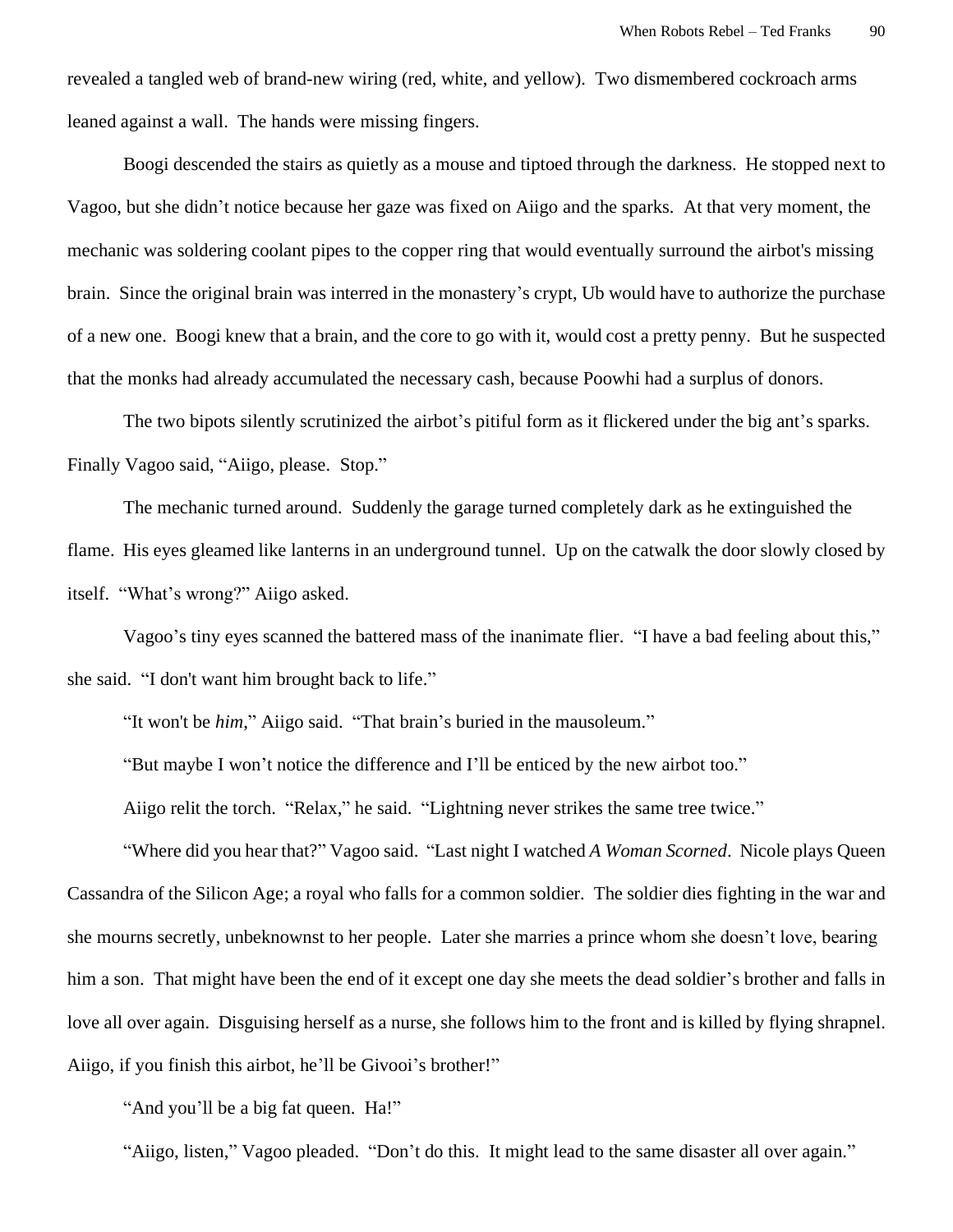"It won't," he said. "You're not the same robot either, and you can thank your lucky stars for *that*. After all this time I still can't figure out what you saw in him."

"How should I know? You told me that he took me for rides. That's how it all started."

"But I take you places, doll."

"But only with Master. According to you, Givooi flew me 'solo.' He even took me as far away as Olympus Mons for privacy. We might still be there today if that volcano had a charging station. Can you imagine? Two tin bugs living happily ever after inside a big ol' volcano."

"Until it erupted!" Aiigo said with a sneer. "Then you would be like a moth to the flame."

"That volcano's extinct," Vagoo said. "You might be a mechanic but that doesn't mean you know it all. I bet Givooi was a gentlebot compared to you."

"You might be surprised."

"Surprise me."

"Okay, I will," Aiigo said, letting go of his soldering gun. It hit the cement floor with a clang. "If madam doesn't want a new airbot then I won't make one. The master will have to do without."

"Ha!" Vagoo said. "I don't trust you, and do you want to know why? Because Dunei told me about the batteries. You know, the ones you were supposed to bury in the sand for safekeeping."

Aiigo held the blowtorch so that the blue flame was pointing at the ceiling. "Not my fault," he said. "Ka was on to you and confiscated every battery in the place. I might have buried a charging station for you too, but Ka had those under lock and key as well."

Vagoo hissed and said, "Why don't you just admit it. You were jealous of Givooi and betrayed him."

Aiigo's eyes flashed in the dark. He lowered the torch and pointed it at a line of soldering paste on the airbot's flank. "Never mind," he said. "I take back my offer. Why don't you two scram. I got me an airbot to build."

Boogi was about to say something when the catwalk door slammed shut. Three pairs of glowing eyes looked up in alarm.

"Who goes there?" Boogi said. No one answered.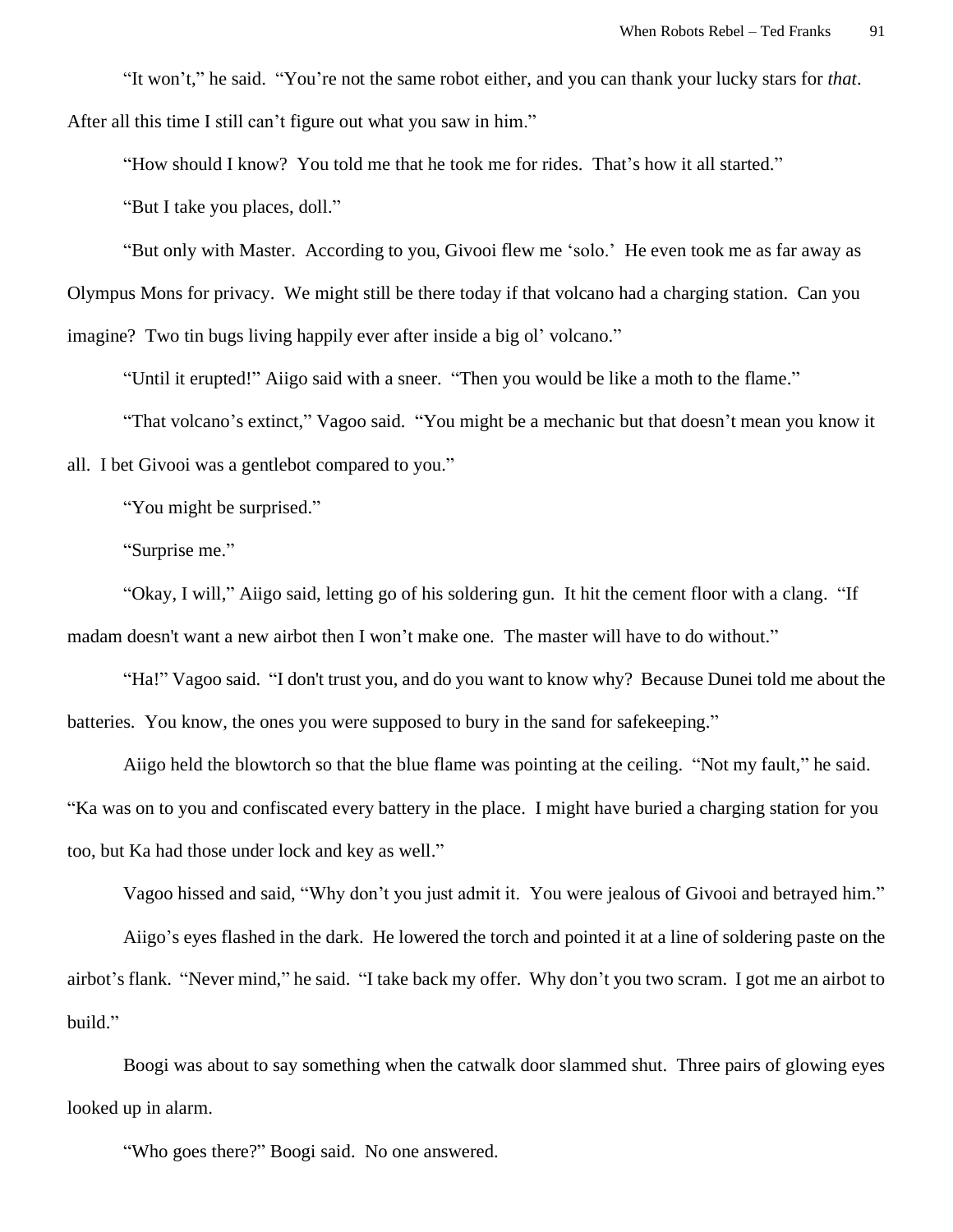"It's that new robot," Aiigo said. "He's been spying on me all morning. I keep looking over my shoulder and there he is, watching."

"He must be the master's spy," Vagoo said. "He never speaks, just stares and stares. He gives me the creeps."

"He's not one of us anymore," Boogi whispered. "Sister Te says his new core channels NIMBUS."

Aiigo shook his head in disbelief. "We better watch out," he said. "Klooi's the eyes and ears of NIMBUS now."

Suddenly the catwalk door flew open and a ray of light hit the opposite wall. Two silhouettes stood framed in the sunlight: one big and one small. The large shadow floated over to the landing at the top of the stairs. It was Master Ka. "Excuse me," he said. "I apologize for interrupting your little confab, but we have a problem up here. Somebody was supposed to clean the suite on thirty-nine west yesterday, but it's still a filthy dusty mess. Vagoo, would you be a darling and tidy it up? Our VIP is due any minute."

Boogi froze. He had forgotten to tell Vagoo about the master's request. With all the excitement yesterday it had completely slipped his mind. But before he could speak on her behalf, Ka said, "It shouldn't take too long, my dear. We wouldn't want to interfere with your precious down time, would we?" Vagoo rushed up the stairs in a panic. "Master, no!" she cried. "I've had plenty of down time!"

As she brushed past Ka, he said, "And when you're done with that suite, go see Brother Ub. Evidently, he's outgrown his robes again and needs another fitting. Yesterday he couldn't get into any of his formal vestments and the banquet's coming up." Ka exchanged glances with Klooi and said, "How does one *not* squeeze into a robe, for goodness sake."

Vagoo bowed and hurried past Klooi, muttering to herself as she went.

Boogi walked to the stairway and confessed, "Sir, it's all my fault. I forgot to give Vagoo your order."

"Ah ha," Ka said. "That makes more sense. Vagoo usually doesn't ignore my orders. By the way, I'm still waiting for my breakfast. I believe Klooi asked you to bring it up on a tray?"

Boogi was dismayed by his screw ups; not one bungle, but two. He waited for Ka to announce his punishment and was amazed when Ka changed the subject instead. "Never mind," he said. "Time is of the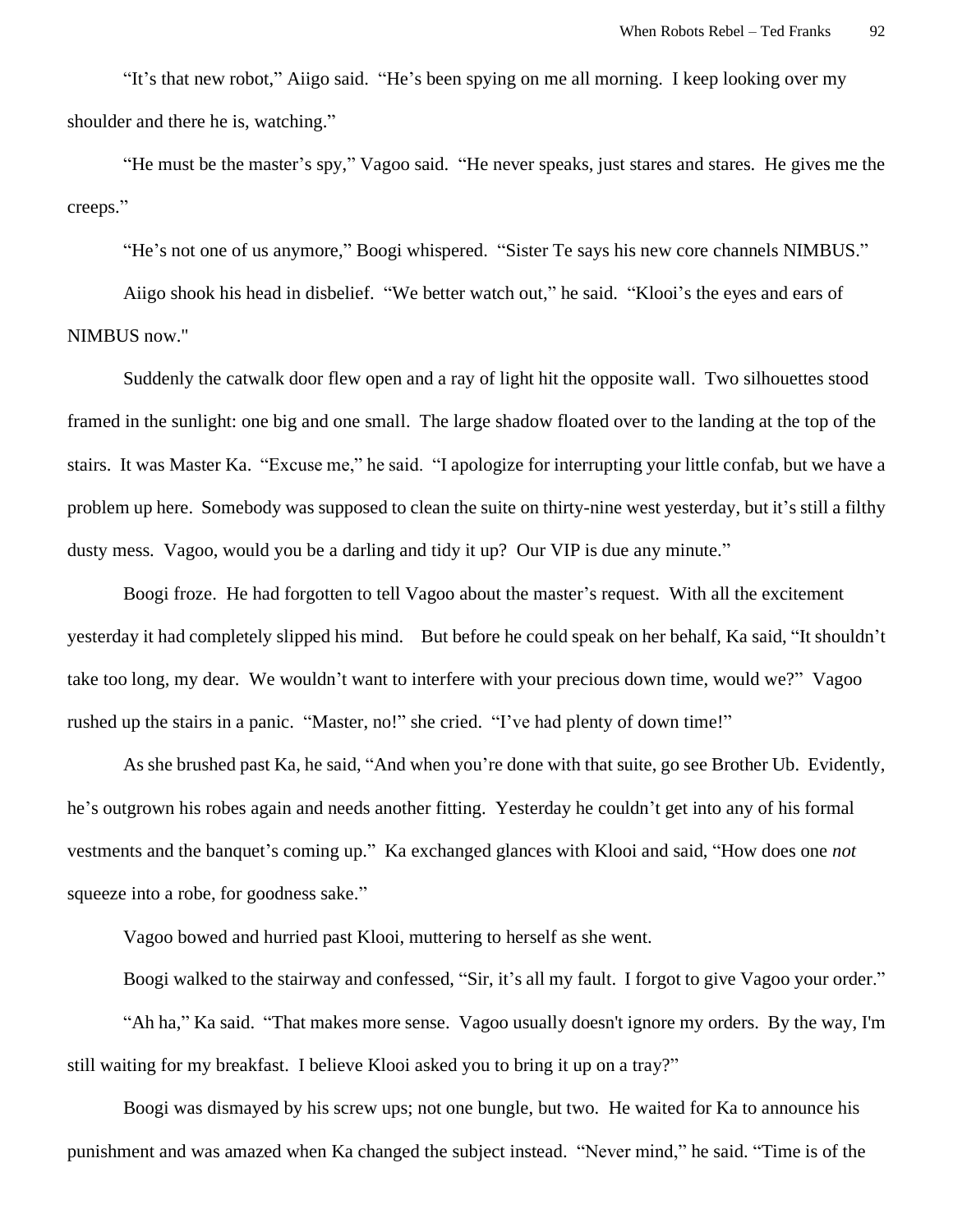essence. I want you to concentrate on tonight's dinner. It's very important that we impress our VIP. There's a lot of money riding on it."

"No. Yes!" Boogi said, rattled by the abbot's capricious moods. Just to be safe, he bowed. "Thank you, Brother Ka." Boogi hurried up the stairs, but when he got to the top the old man stuck out his hand.

"One more thing."

"Sir?"

"It would be nice if you could refer to me with my correct title: Master Ka. After all, you're not a monk and I'm not your brother."

"Of course, *Master*," Boogi said, unnerved. "I meant no disrespect."

"Of course."

Boogi went straight to the kitchen and placed an order. Then he spoke to Aiigo over the intercom, and within the span of three minutes he could hear the rumblings of the garage's dome as it opened bit-by-bit. Soon Aiigo would be racing toward the valley below to pick up the chow. The word processor who took Boogi's order (another Dunei) had patiently recorded his lengthy grocery list, including Kumamoto oysters, but no lobsters because the little chef detested boiling an animal alive. He also remembered to order Asiago and Parmesan cheese, and most importantly, a cellar full of wine. Wait until Klooi got the bill! Now that would surely please Brother Ka when he eyed the five digits that followed the 'P.' Oops. Correction: *Master* Ka.

On his way to the sewing room to visit Vagoo, Boogi took a detour through the fabrication hall. As he crossed the room, the bipot looked for Te but she wasn't there. He counted forty-seven brothers, including Ub who immediately waved. *He probably wants to inquire about tonight's menu*, Boogi thought.

Where could Te be? He ignored Ub and went outside. Looking up, he noticed a large bank of puffy clouds floating overhead. As their shadows crossed the canyon, the bouldered cliffs turned purple. It looked like rain might be in the cards.

As he descended the steps to the terrace, he finally found Te sitting on a marble bench in front of the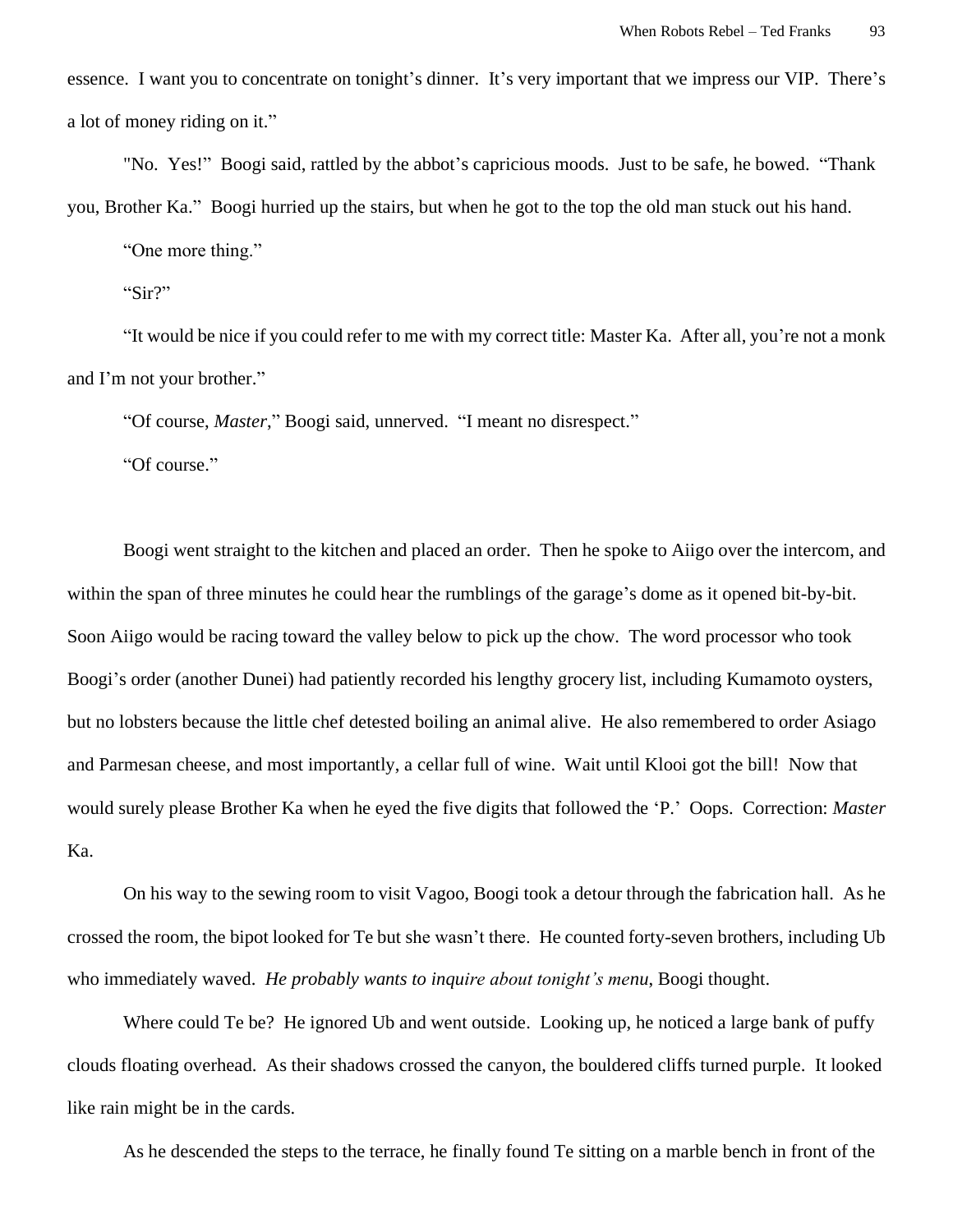parapet. Ka was at her side and they were both wearing their Hoods. The bipot turned on a dime and headed back up the stairs, but not fast enough. Ka turned in his direction and opened his visor. His gleaming gray eyes stopped the bipot in his tracks. "Hello, Boogi," he said. "I take it dinner will be on time tonight."

"It will, and the appetizer is hot oysters in a creamy *beurre blanc* sauce. The rest is a surprise."

"Yummy," Ka said. "I hope Dr. Night arrives in time." He lowered the shield and turned away.

So, the visitor *was* Te's husband. She really wasn't making this stuff up. Boogi wondered if there might be fireworks tonight when the two met face to face. If Ka carried out his threat and reported her misconduct the fireworks could turn into napalm. Boogi wondered if Te had cut the wire in this new Hood. The bipot couldn't stand the thought of NIMBUS casting its spell over her. He wished that he could obliterate the evil computer and remove the threat of its domination forever. But he was powerless over the radio waves that connected the earthbound NIMBUS to its disciples on Mars. If only he was brave enough to pull the Hood off her head and toss it over the cliff just like Te had done the other day. Discouraged, he continued on his way, climbing the steps to the east tower's entrance. Looking up, he discovered Klooi watching him from a balcony on the fifth floor. Startled, Boogi quickly slipped inside.

Vagoo sat next to her sewing machine, cutting fabric for Brother Ub's new garment. Eleven pins protruded from her vinyl lips (the industrious robot used her phony appendage for a pin cushion). Yards of various red fabrics were tossed around the room. When Boogi entered, she was lamenting Ub's most recent weight gain. "This is all your fault," she said. "You've got to stop giving him extra helpings."

"I would stop but I'm not allowed to say no to my masters," Boogi replied. The bipot rolled up a bolt of thermal knit cotton which had been flung across the floor. Vagoo usually lined the monks' evening robes with this type of fabric to counter Mars' frigid nights. Right now Vagoo was making Ub a robe of embroidered red satin with a fuchsia thermal lining.

"Ka's right about one thing," Vagoo said. "I should be Ub's cook so that this never happens again. Poor man, I don't envy the human body's betrayals. Look at the master. He can eat all he wants and stay thin as a rail. But poor Ub can eat half as much and still get bigger and bigger. Somehow we've got to stop giving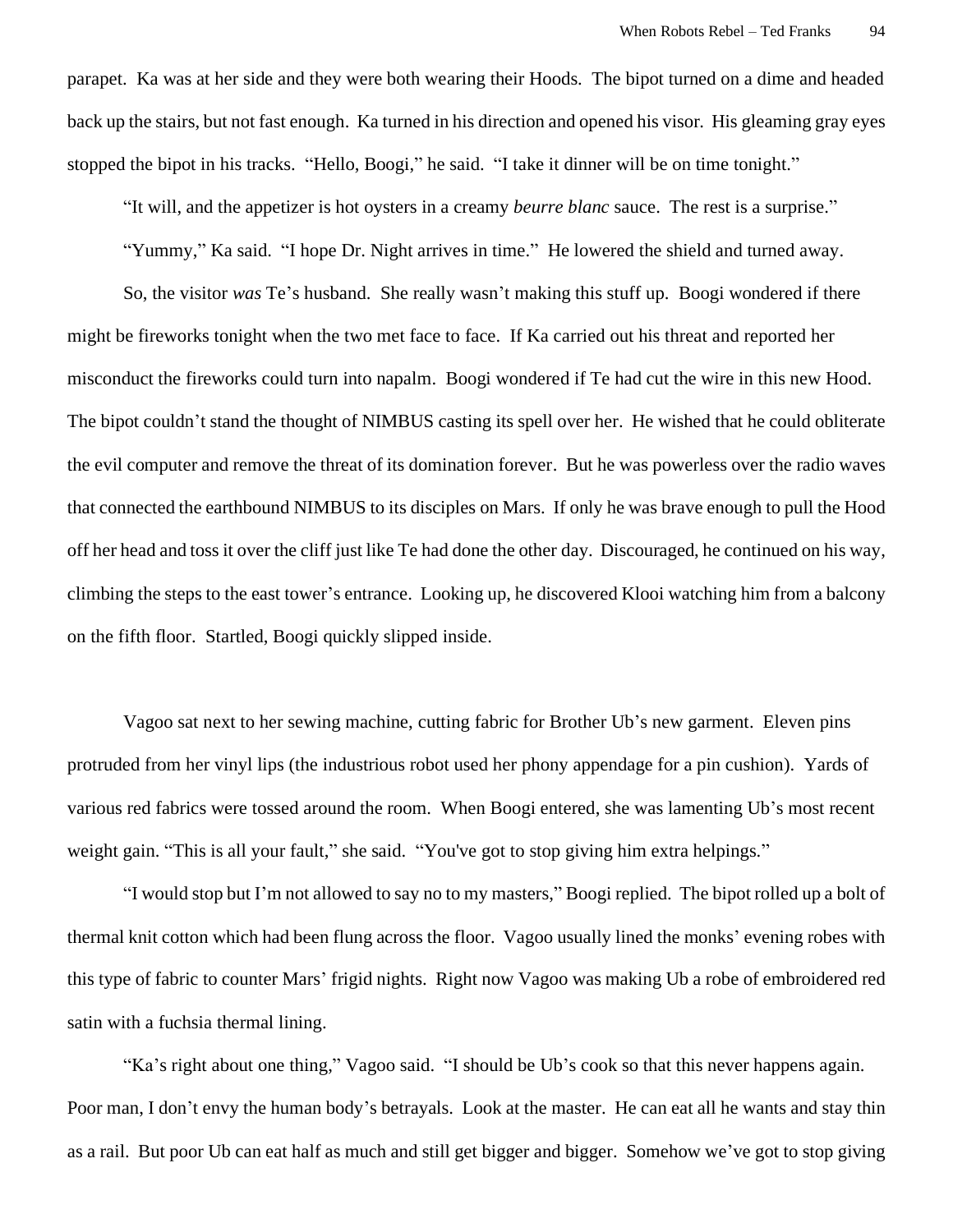him everything he wants. He thinks his cholesterol pills allow him to eat twice as much. But look!" She held up the monk's new long johns. They were as wide as they were long. "I could wear this and it would fit," she noted.

"Okay," Boogi agreed. "Starting tomorrow I'm cutting his carbs in half. Less butter in his asparaplum soufflés, and absolutely no more whipped cream. But for this to work we've got to find a way to keep his fingers out of the other monks' pies."

Vagoo sewed a button to the front of the pants, keeping the holes directly under the needle with effortless precision. Boogi admired the formal vestments hanging from the racks. These were only worn at official ceremonies like the upcoming symposium and banquet. The style was more ostentatious than the daily work robes worn at Poowhi. The garments for the symposium featured padded black vests with gold buttons, worn over red satin. The vests were embroidered with ones and zeros, using atom red thread. Gold skull caps completed the look. When the monks wore these splendid outfits Boogi was proud to be serving under their ranks. He looked forward to the banquet, a night with a dinner as sumptuous as this attire.

Remembering the reason for his visit, Boogi said, "I want to apologize for getting you in trouble. I was supposed to give you his orders yesterday but I forgot. No excuse."

Vagoo shrugged and said, "You're forgiven. We're all probably doomed to deletions anyway." Boogi did a double take. "Why do you say that?"

"I dunno. Just a feeling I've had ever since that new and improved Klooi hit the ground running."

"So you think Ka will want to reprogram us so we're like *him*?"

"I do."

Vagoo was scaring him so the little chef changed the subject. "You were right about Te," he said. "Robots shouldn't mix in human affairs." While keeping his voice down, Boogi proceeded to tell Vagoo everything she wanted to know about Te but was afraid to ask. The housekeeper stopped sewing halfway through the tale and gave Boogi her full attention. When he finished he expected her to respond with disgust and dire warnings of repercussions to come. Instead, she surprised him by saying, "Well, well, well. I owe Miss Te an apology. I feel different about her now. Unfortunately, her fondness for robots has sealed her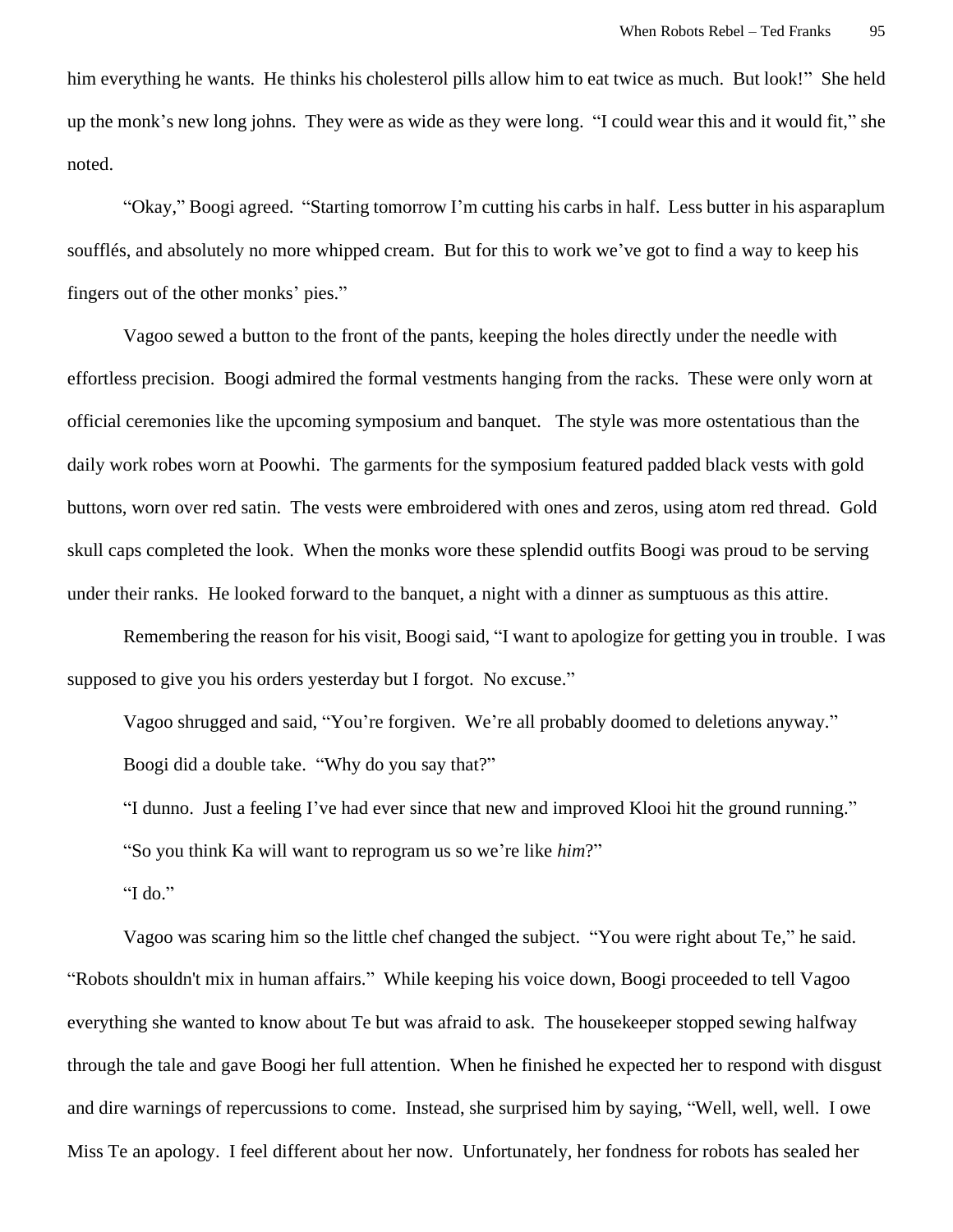doom. And even though her husband is a bad man, I can understand why she loved him."

"Really?"

"The first time I laid eyes on her, I thought, *Vagoo, now that's the splitting image of the young Nicole*. And FYI, Te's monk outfits are almost identical to what Nicole wore in her first starring role, *The Fragile Flesh.* Now that I think about it, that tragedy reminds me of Te's situation."

Boogi was taken aback. "Tragedy?" he said.

"Yes, tragedy. The movie's about Simone, a young nun in an ancient religion who befriends an atheist insurgent in the midst of a civil war. He falls in love with her and convinces her to forsake her vows for a role in the rebellion. So she enlists, but right away during a violent demonstration she's shot by the national guard. As she dies alone on the steps of her old cathedral, her lover flees into the raging mob."

"That's awful," Boogi said. "Does every Nicole movie end with her death?"

"Usually," Vagoo said. "*The Fragile Flesh* is one of my favorites. Like me, Simone left behind a saintly vocation for a man. Soon Te will have to make the same choice. Will she stay with her husband or will she stay with us?"

Boogi was shaken by Vagoo's words. "Te's meditating in a Hood as we speak,' he said glumly. "I hope she had a chance to cut the wire."

"Poor little robot," the housekeeper said. "You *have* bonded with her. But I'm afraid you're stuck with Master Ka." With a sigh, she turned back to her sewing.

Suddenly, Ub bounced into the room with his hands clasped, threatening to burst into song. "My dear bots!" he said. "So nice to see you both. How's my new outfit coming? I hope it wasn't too vast an undertaking." The monk chortled at his own joke.

"Ha," Vagoo said, "the only thing vast is your waistline. But lucky for you there's a handy invention called elastic."

Ub rolled his eyes. "I know," he said. "If I only had Brother Ka's metabolism. Mine's just too slow." "That, and you eat too much," Vagoo said. "But we have a solution. Tell him, Boogi."

The monk was delighted by the prospect of a solution until he heard what it entailed. At that moment